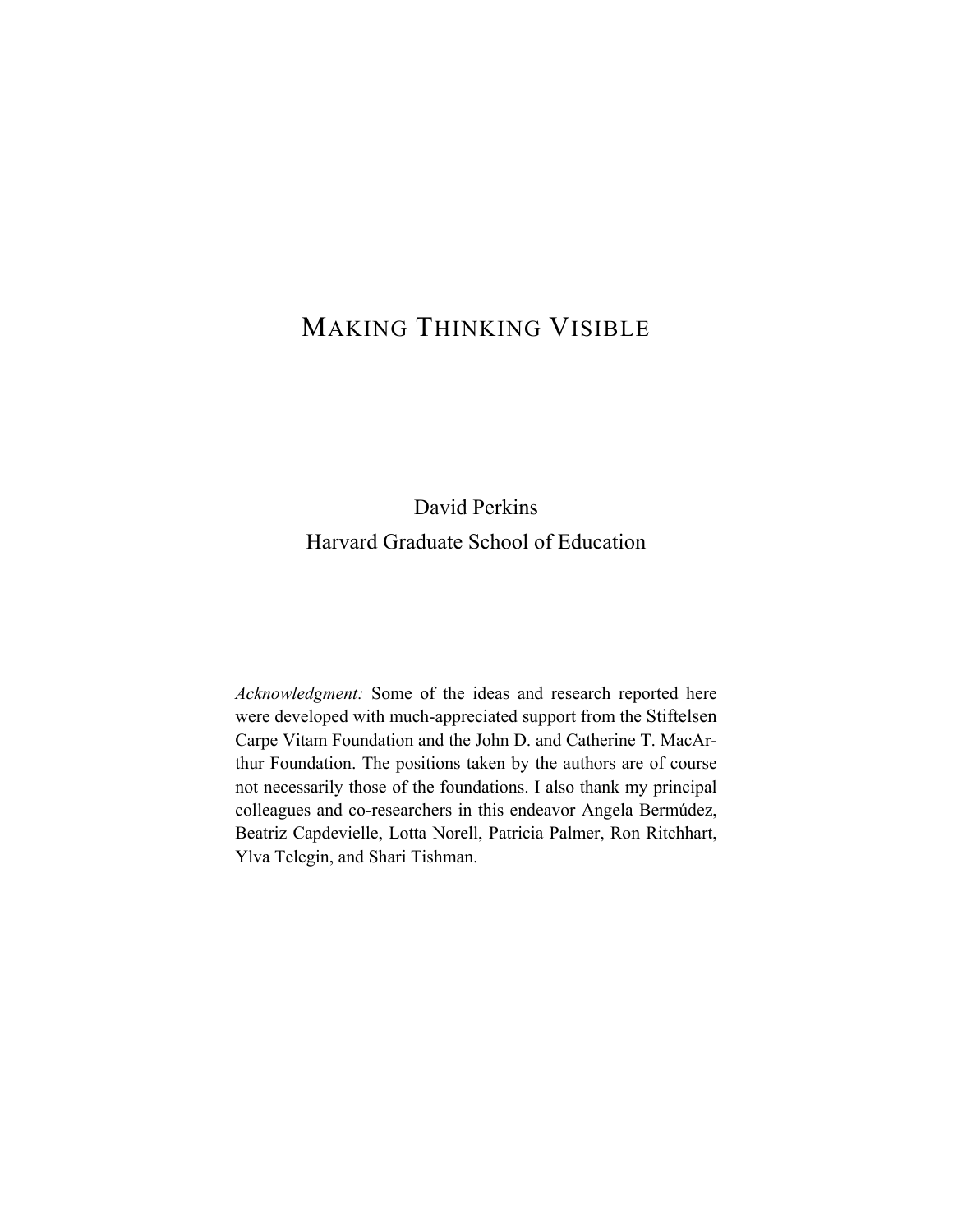## MAKING THINKING VISIBLE

Consider how often what we learn reflects what others are doing around us. We watch, we imitate, we adapt what we see to our own styles and interests, we build from there. Now imagine learning to dance when the dancers around you are all invisible. Imagine learning a sport when the players who already know the game can't be seen. Bizarre as this may sound, something close to it happens all the time in one very important area of learning: learning to think.

Thinking is pretty much invisible. To be sure, sometimes people explain the thoughts behind a particular conclusion, but often they do not. Mostly, thinking happens under the hood, within the marvelous engine of our mind-brain.

Not only is others' thinking mostly invisible, so are many circumstances that invite thinking. We would like youngsters, and indeed adults, to become alert and thoughtful when they hear an unlikely rumor, face a tricky problem of planning their time, have a dispute with a friend, or encounter a politician's sweeping statement on television. However, research by our group and others shows that people are often simply oblivious to situations that invite thinking. For a number of years, we have been building what is called a *dispositional view* of good thinking that pays as much attention to people's alertness and attitudes as it does to thinking skills as such. We ask not only how well do people think once they get going but how *disposed* are they in the first place to pay attention to the other side of the case, question the evidence, look beyond obvious possibilities, and so on. Our findings argue that everyday thinking may suffer more from just plain missing the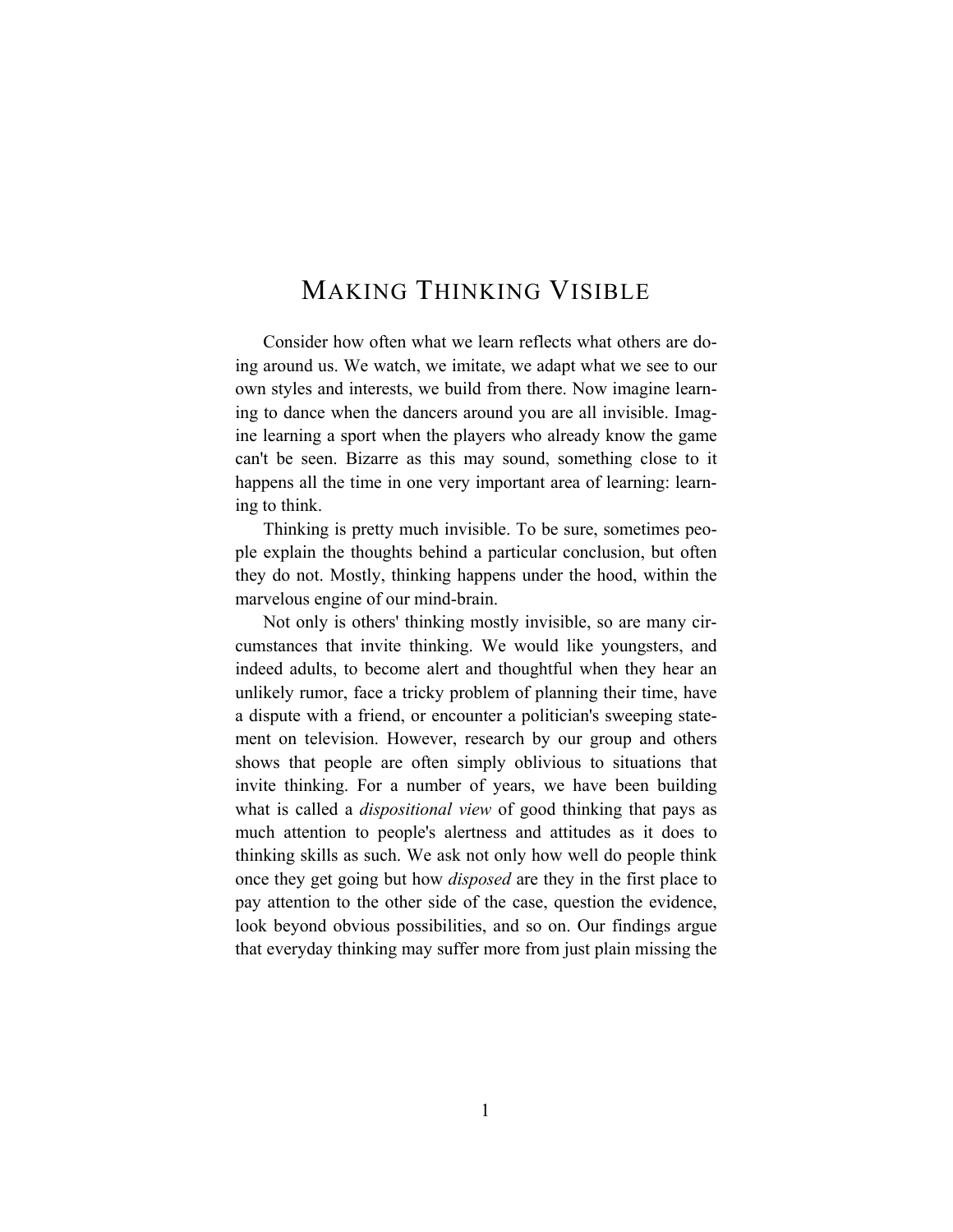opportunities than from poor skills (Perkins, Tishman, Ritchhart, Donis, & Andrade, 2000; Perkins & Tishman, 2001).

Fortunately, neither others' thinking nor opportunities to think need to be as invisible as they often are. As educators, we can work to make thinking much more visible than it usually is in classrooms. When we do so, we are giving students more to build on and learn from. By making the dancers visible, we are making it much easier to learn to dance.

There are many ways to make thinking visible. One of the simplest is for teachers to use the language of thinking (Tishman & Perkins, 1997). English and all other natural languages have a rich vocabulary of thinking -- consider terms like hypothesis, reason, evidence, possibility, imagination, perspective -- and routine use of such words in a natural intuitive way helps students catch on to the nuances of thinking and thoughtfulness that such terms represent.

Using the language of thinking is one element of something even more important: being a model of thoughtfulness for one's students. Teachers who do not expect instant answers, who display their own honest uncertainties, who take a moment to think about "What if" or "What if not" or "How else could this be done?" or "What's the other side of the case?" express respect for the process of thought and implicitly encourage students to notice problems and opportunities and think them through.

Another way to make thinking visible is to surface the many opportunities for thinking during subject matter learning. *Thinking routines* are helpful tools in this process. Thinking routines are simple patterns of thinking that can be used over and over again and folded easily into learning in the subject areas. They have a public nature, so that they make thinking visible, and students quickly get used to them (Ritchhart, 2002).

One thinking routine that we have found to be useful in many settings involves two key questions: "What's going on here?" and "What do you see that makes you say so?" (Tishman, 2002). It was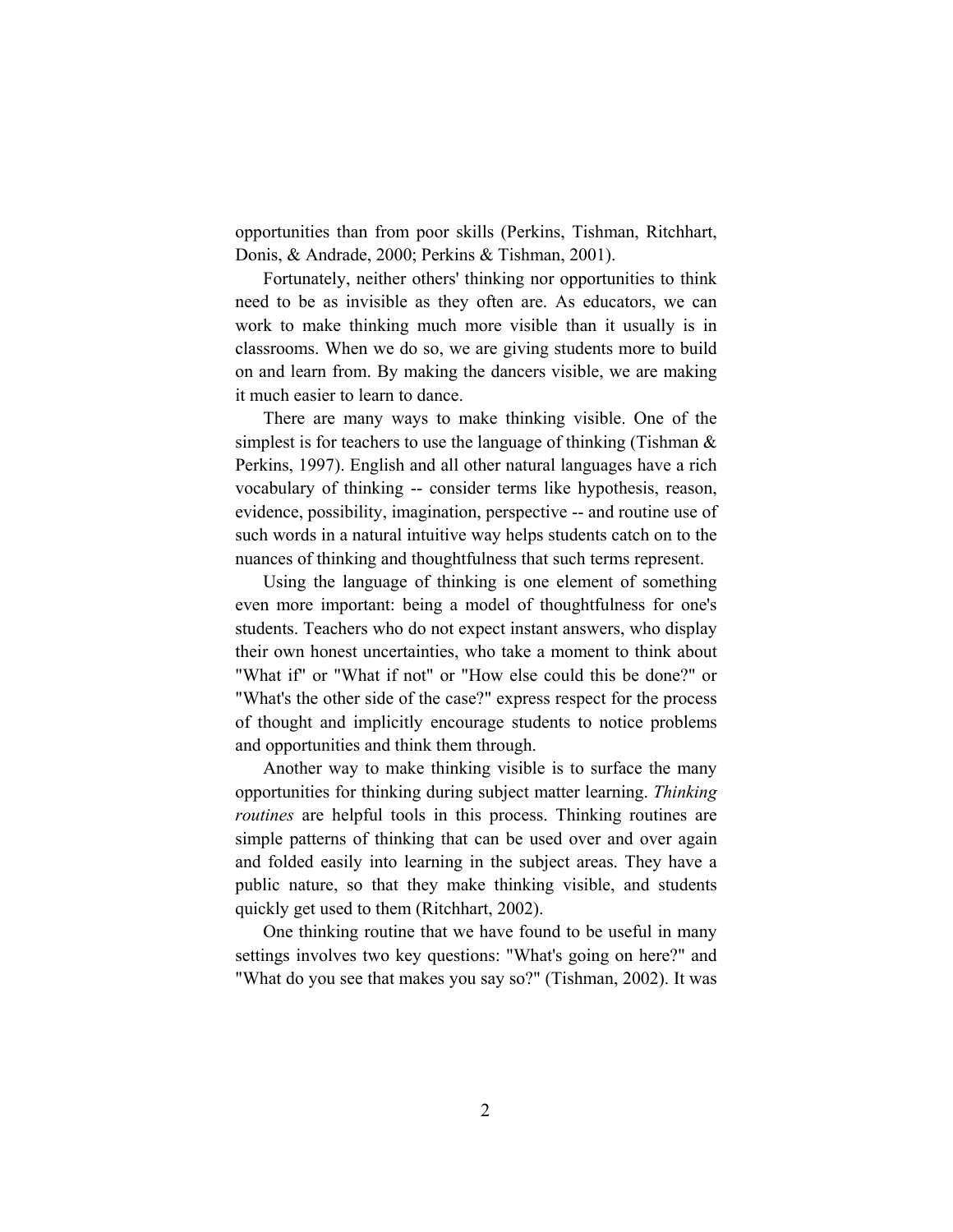adapted for teaching thinking from a routine for examining works of art developed by Philip Yenawine and Abigail Housen (Housen, 1996; Housen, Yenawine, & Arenas, 1991). For example, a teacher might show students a satellite photograph of a hurricane without identifying it, and ask "What's going on here?" One student says, "That's a storm over Florida." The teacher asks, "What do you see that makes you say so?" The student points out the distinctive profile of Florida, visible through the clouds. Another student says, "It's a hurricane." The teacher: "What you see that makes you say hurricane?" The student mentions the size of the cloud structure and its spiral formation. Another student adds by identifying the eye in the middle.

To generalize, this pair of questions asks students in informal language for interpretations and supporting reasons. As students respond, one can easily label their suggestions as hypotheses and support for their hypotheses as reasons, bringing the language of thinking into play. One can foreground disagreements and call for evidence on both sides. The same pair of questions, with no, or only slight modifications, works very well across a range of subject matters and draws rich responses from young children through graduate students.

Of course, there are many thinking routines. For another example, teachers with whom we have worked have had good success with the "circle of viewpoints." This routine fits situations that involve multiple viewpoints, as with political controversies, interpretations of history, understanding works of art, and interpersonal disputes. Often working in small groups, students brainstorm different points of view for a topic. For example, if the topic is slavery, they might mention the slave's point of view, the owner's point of view, the merchant's point of view, political points of view, religious points of view, moral and humanitarian points of view. Students are asked to pick a point of view and speak from it (which does not, of course, mean that they agree with it). A sum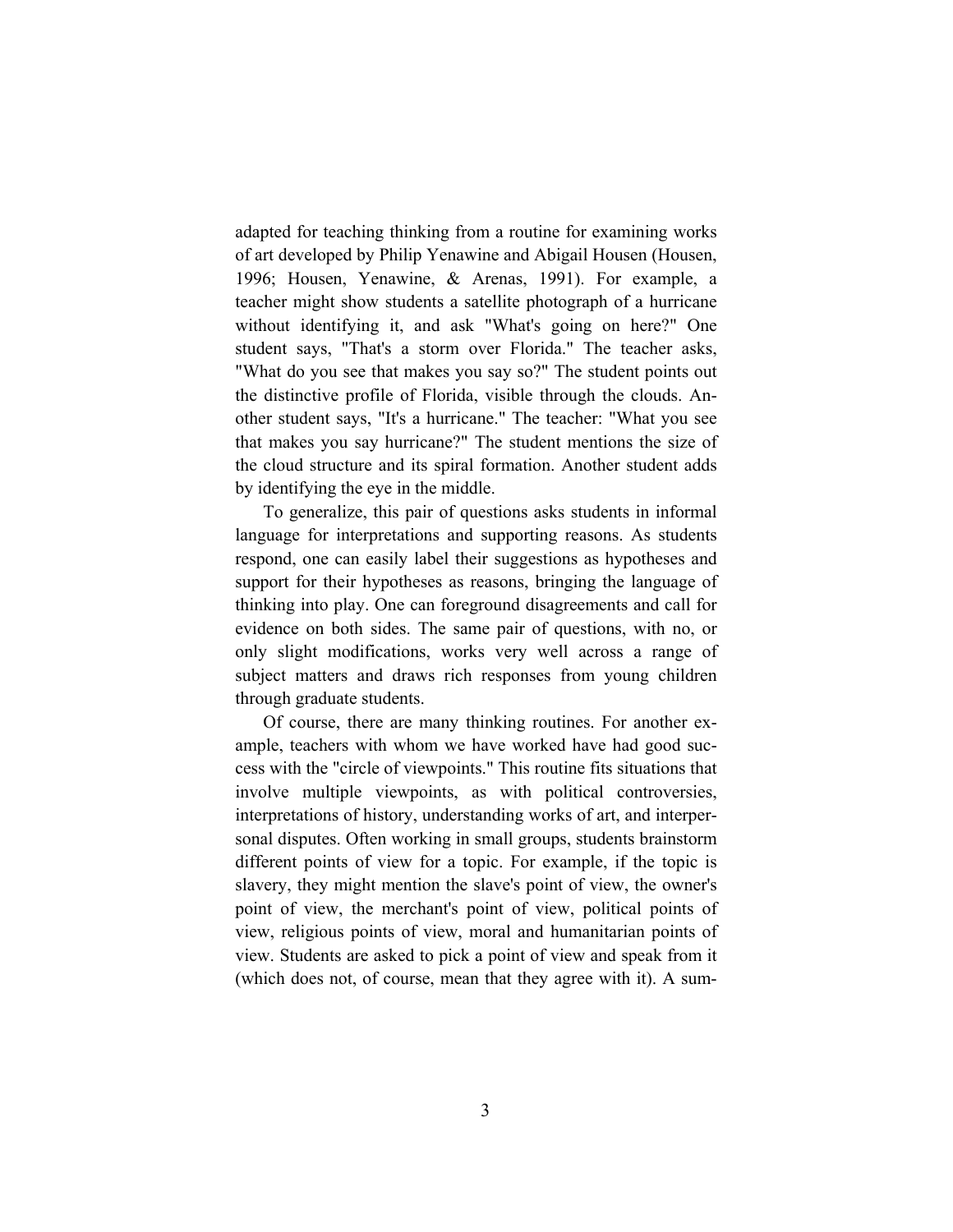mary discussion at the end asks students to think about what they learned from looking across the points of view.

Another routine, called Powerful Questions, was developed by my Venezuelan colleague Beatriz Capdevielle and me a few years ago, as mentioned by her in a recent issue of *New Horizons for Learning Online Journal* (Capdevielle, 2003). Powerful Questions can be used in quite a elaborate way, but in its simplest version the teacher provokes students to address in turn three kinds of questions about an important topic: questions of exploration, connection making, and conclusion. The aim is to encourage the students themselves to formulate and then pursue the questions. The teacher facilitates the process without either providing the questions or answering them.

To continue with the slavery topic as an example, after an exploration of slavery in the United States through questions of exploration, a teacher might call for questions of connection: "Now that we understand more about slavery, how does this connect to other things? What questions can you ask about that... and then we'll pursue them?" Students might ask, for instance, "Is there slavery anywhere in the world today?" (Regrettably, yes.) "Are there situations kind of like slavery but not quite, and how are they different?" (For instance, child labor practices in some countries, indentured servitude in medieval times.) "When we make prisoners work in prison, is this slavery? Why not?" (The prisoners are not property; they cannot be bought and sold.)

As these examples suggest, an important characteristic of thinking routines is their ease of use. Typically, a thinking routine does not need to be taught at all as such. A teacher can put it to work right away with no introduction: "We have just read this short story. It's kind of mysterious. Now what do you think is going on here?" Or, "We just read this short story. People might feel pretty differently about what happened at the end. What might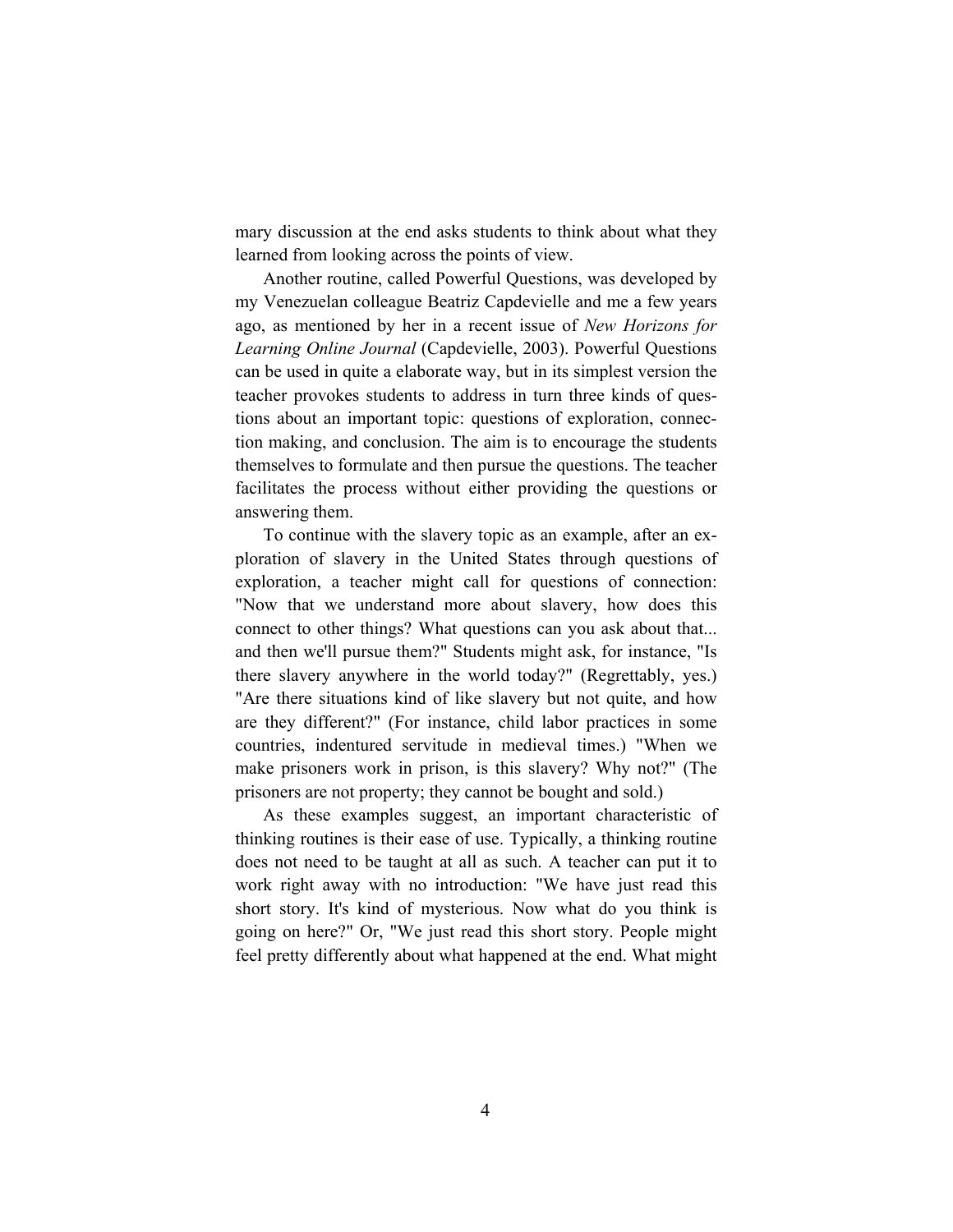be different viewpoints about this story -- say as a parent, or as a minister, but who else?"

Once one begins a campaign to make thinking visible, the opportunities seem to be endless. But what does all this add up to? The ultimate aspiration is building a strong culture of thinking in the classroom. Culture, after all, is the great teacher. We learn both many concrete practices and fundamental attitudes from the ethnic, national, and family cultures within which we grow up. The Russian psychologist Vygotsky (1978) emphasized the fundamental learning process of internalization: making part of one's silent repertoire cognitive processes played out through social interaction. Students learn a lot from the classroom cultures around them, which carry the "hidden curriculum" of conventions and expectations. In order to ensure that they learn what we would really like them to, we need to take responsibility for building that culture, making it a strong culture of thinking.

Research shows that especially artful teachers establish cultures of thinking from the very first class days of the year (Ritchhart, 2002). For instance, they may discuss with students directly the value of attitudes of curiosity, inquiry, and playing with ideas – important thinking dispositions. They may put an open-ended problem on the table and engage students in wrestling with it, without coming to any final solution that day. They may lead Socratic dialogues that unpack a complicated issue. Then, as the school year unfolds, they continue and extend these practices.

In the quest for a culture of thinking, the notion of visible thinking helps to make concrete what such a classroom should look like and provides a kind of compass to point the way. At any moment, we can ask, "Is thinking visible here? Are students explaining things to one another? Are students offering creative ideas? Are they, and I, using the language of thinking? Is there a pro-con list on the blackboard? Is there a brainstorm about alternative plans on the wall? Are students debating interpretations?"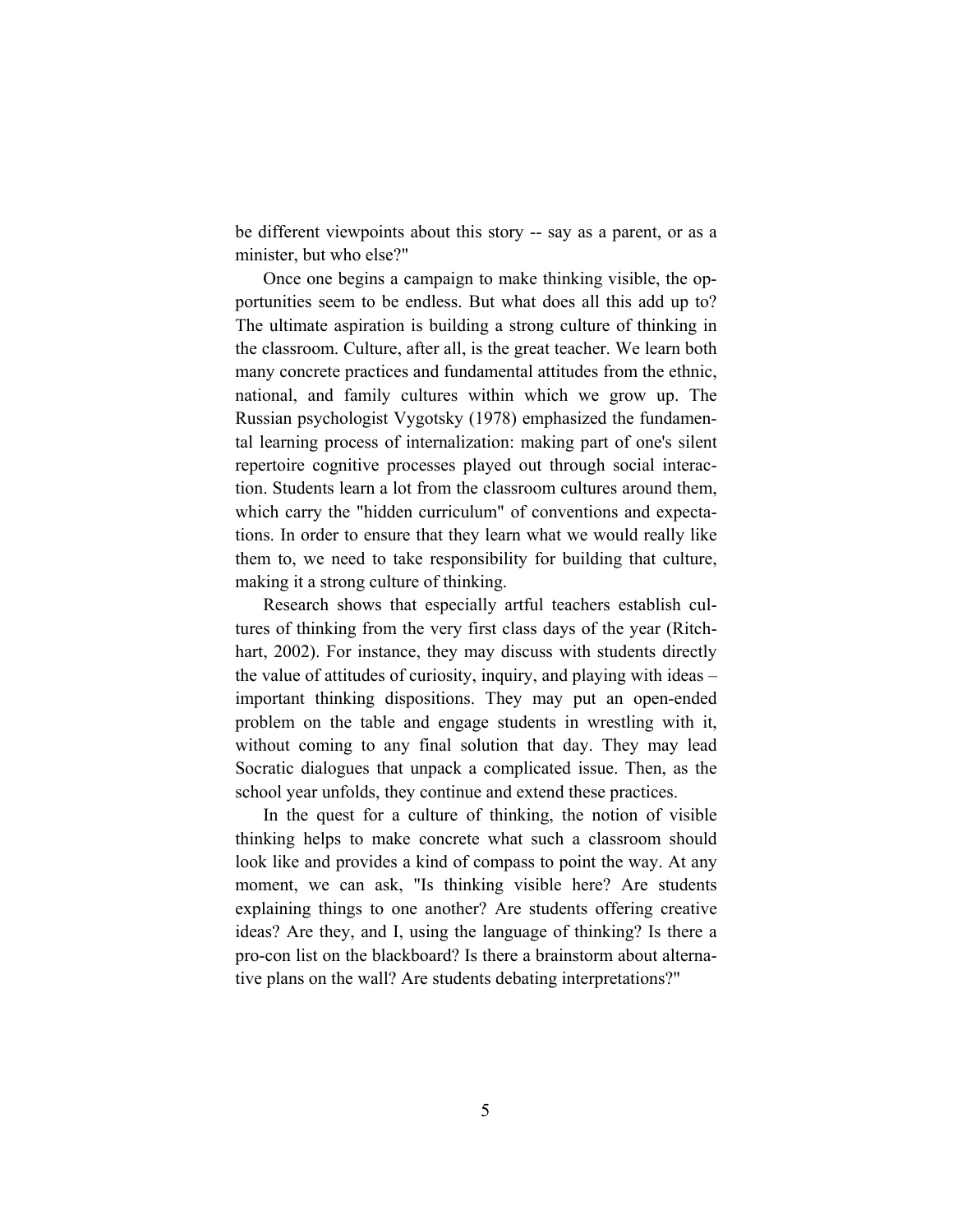When the answers to questions like these are consistently yes, in our experience students are more likely to show interest and commitment as learning unfolds in the classroom. They find more meaning in the subject matters and more meaningful connections between school and everyday life. They begin to display the sorts of thinking dispositions we would most like to see in young learners -- not closed-minded but open-minded, not bored but curious, neither gullible nor sweepingly negative but appropriately skeptical, not satisfied with "just the facts" but wanting to understand.

With persistent and ardent attention, all this can flow from making thinking visible. However, to get that far, one has to get past the problem of invisibility. A large part of the challenge is that the very invisibility of thinking is itself invisible. We don't notice how easily thinking can stay out of sight, because we are used to it being that way. As educators, our first task is perhaps to see the absence, to hear the silence, to notice what is not there. The Chinese proverb tells us that a journey of one thousand miles begins with but a single step. Seeing the absence is an excellent first step. Without it, the journey is not likely to happen. With it, and the direction and energy the realization brings, we are on our way to making thinking visible.